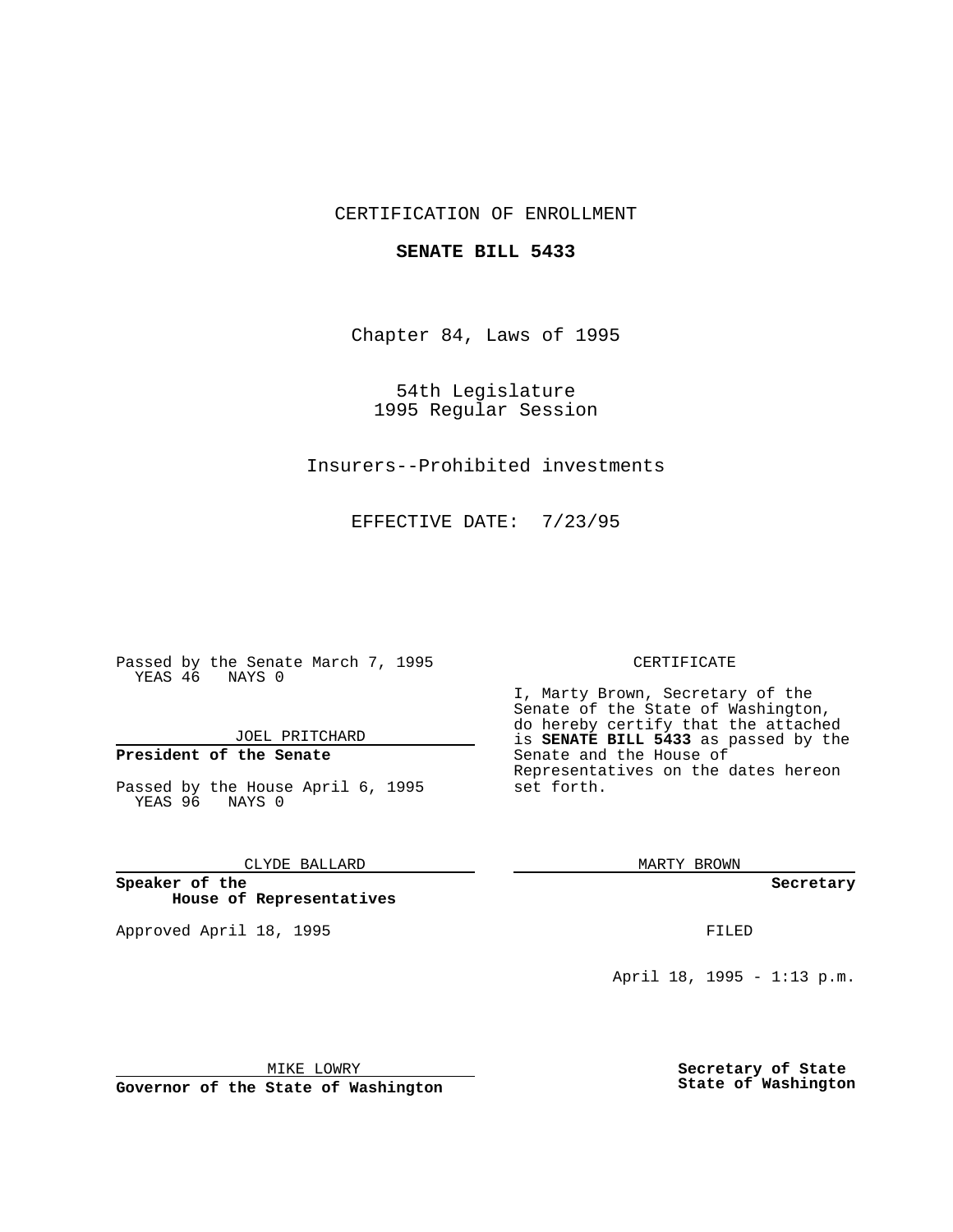# **SENATE BILL 5433** \_\_\_\_\_\_\_\_\_\_\_\_\_\_\_\_\_\_\_\_\_\_\_\_\_\_\_\_\_\_\_\_\_\_\_\_\_\_\_\_\_\_\_\_\_\_\_

\_\_\_\_\_\_\_\_\_\_\_\_\_\_\_\_\_\_\_\_\_\_\_\_\_\_\_\_\_\_\_\_\_\_\_\_\_\_\_\_\_\_\_\_\_\_\_

Passed Legislature - 1995 Regular Session

**State of Washington 54th Legislature 1995 Regular Session By** Senators Prentice, Hale and Fraser; by request of Insurance Commissioner

Read first time 01/23/95. Referred to Committee on Financial Institutions & Housing.

1 AN ACT Relating to prohibited investments by insurers; and amending 2 RCW 48.13.270.

3 BE IT ENACTED BY THE LEGISLATURE OF THE STATE OF WASHINGTON:

4 **Sec. 1.** RCW 48.13.270 and 1993 c 92 s 4 are each amended to read 5 as follows:

6 An insurer shall not, except with the commissioner's approval in 7 advance, invest in or loan its funds upon the security of, or hold:

8 (1) Issued shares of its own capital stock, except for the purpose 9 of mutualization in accordance with RCW 48.08.080;

10 (2) ((Securities issued by any corporation, except as specifically 11 authorized by this chapter directly or by exception, if a majority of 12 the outstanding stock of such corporation, or a majority of its stock 13 having voting powers, is or will be after such acquisition, directly or 14 indirectly owned by the insurer, or by any combination of the insurer 15 and the insurer's directors, officers, parent corporation, and 16 subsidiaries;

17  $(3)$ )) Securities issued by any corporation if a majority of its 18 stock having voting power is owned directly or indirectly by or for the 19 benefit of any one or more of the insurer's officers and directors;